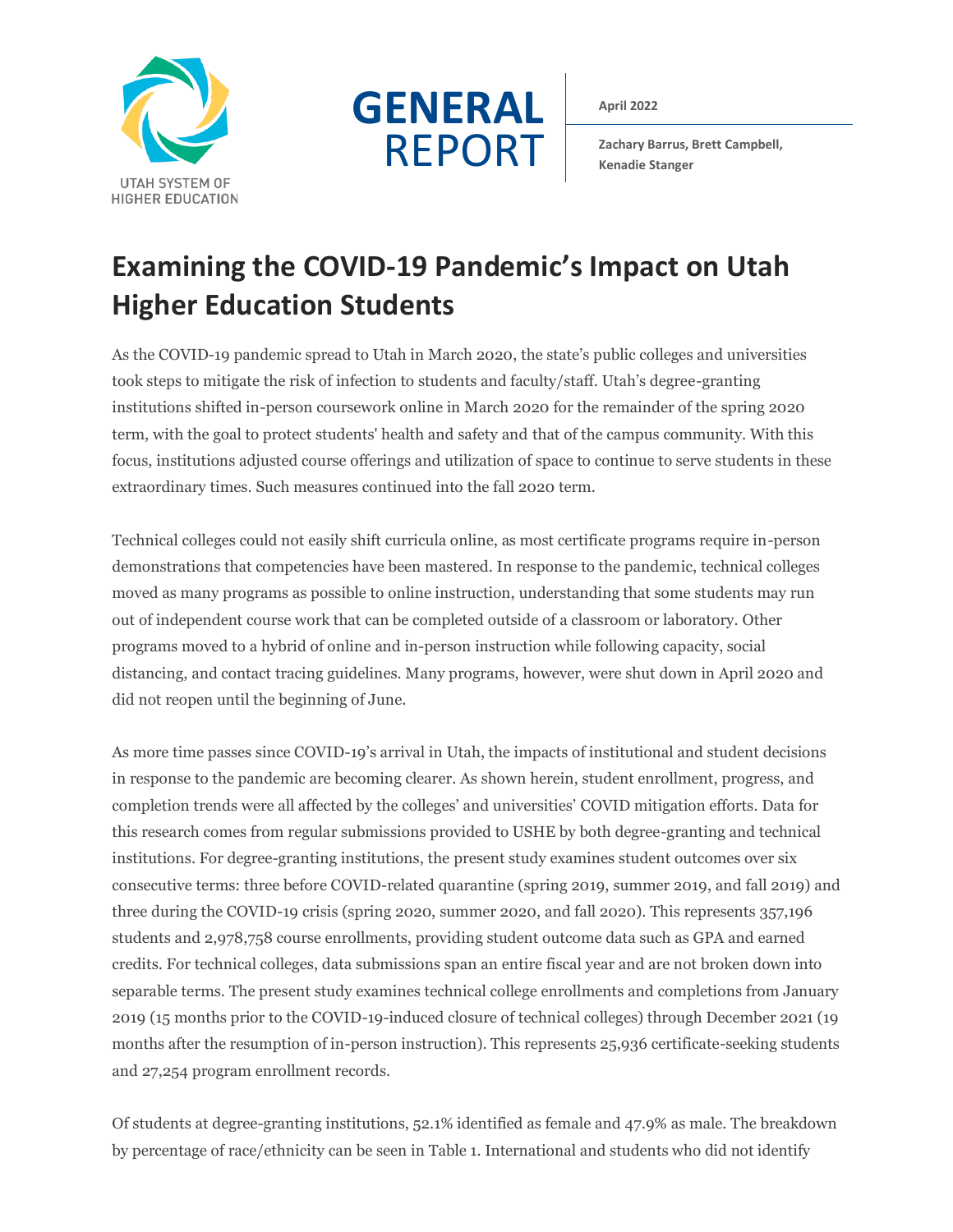their race or ethnicity were not included in analyses where demographics were used as variables. At technical colleges, students identifying as males outnumber females 55.2% to 44.8%. Technical college student races/ethnicities are also shown in Table 1.

|                                | Degree-granting     | <b>Technical</b> |
|--------------------------------|---------------------|------------------|
| <b>Racial/Ethnic Group</b>     | <b>Institutions</b> | <b>Colleges</b>  |
| Asian American                 | 2.6%                | $1.2\%$          |
| <b>Black</b>                   | $1.5\%$             | 1.5%             |
| Latinx/Hispanic                | 12.4%               | 16.4%            |
| Native American/Alaskan Native | 0.8%                | 1.2%             |
| Two or More Races              | 3.6%                | 2.1%             |
| Pacific Islander               | 0.8%                | 0.7%             |
| White                          | 78.3%               | 76.9%            |

*Table 1. Share of distinct student headcount, by race/ethnicity.* 

### **Enrollment**

As reported elsewhere (see [here](https://ushe.edu/institutional-data-resources-headcount/) or here), the number of students enrolled in Utah's public degreegranting institutions altered little over the course of the pandemic. Overall, student headcount between fall 2019 and fall 2020 dropped only 0.2%. However, specific patterns within the data emerged upon closer inspection. Enrollment among white (1.0%), Asian American (1.5%), and Black (2.6%) students remained unchanged or increased marginally. Substantially more students who identified as multiracial enrolled (3.6%). In contrast, significantly fewer students who identified as Latinx/Hispanic (1.4%). Native American/Alaskan Native (3.7%), and Pacific Islander (7.0%) enrolled than before the pandemic.

*Figure 1. Degree-granting institutions' change in enrollment from fall 2019 to fall 2020, by race/ethnicity. Asterisks represent statistically significant changes.*



Attendance patterns differed among institutions. As seen in Figure 1, the most noticeable change was among Pacific Islander students. Fewer Pacific Islanders enrolled at USU and SUU and a lesser degree, DSU and WSU, but enrolled in greater numbers at Snow College. Further, Snow College saw increases in Asian Americans, Blacks, and multiracial populations. Fewer Native Americans enrolled at SLCC and USU, but regional institutions like WSU and SUU saw increased enrollment.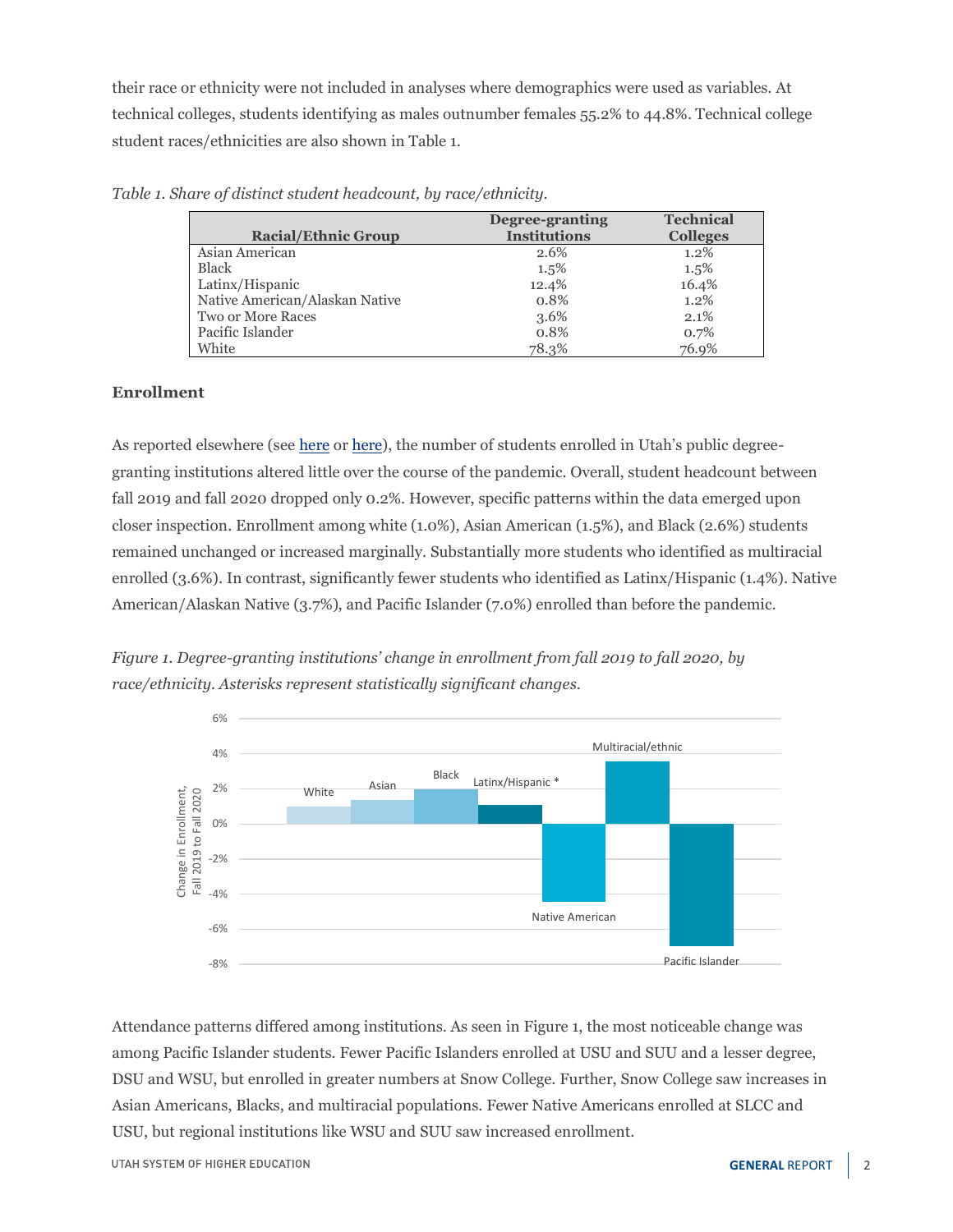In contrast to degree-granting institutions, the overall number of students enrolled at Utah's technical colleges was greatly impacted by the pandemic. Technical colleges offer many programs in an openentry/open-exit environment, allowing students to begin coursework at various points in the year. In response to the pandemic, technical colleges largely stopped enrolling new students during their limited shut down in April and May 2020. Even after the colleges resumed in-person learning in June, various programs operated under reduced capacities to allow for social distancing, electing to devote resources to those who were already enrolled rather than admit new students.

In FY 2020 technical colleges experienced significant growth until the pandemic arrived. As of February 1, 2020, distinct certificate-seeking headcounts were 7.5% higher than in FY 2019. Between January and March 2020, the colleges enrolled an average of 182 new certificate-seeking students each week (almost 23 students per college, per week). But as colleges began limiting new student enrollment, the growth experienced over the first nine months of the fiscal year disappeared. From the beginning of April to the end of May 2020, weekly new enrollees fell by 79% over the prior year. On average, colleges enrolled only 39 new certificate-seeking students each week (roughly 5 students per college, per week). By the end of May 2020, after two months of limited distance education instruction, technical college headcounts were up over FY 2019 by only 1.1%. Figure 2 shows the decline of weekly new enrollees in the first half of 2020 over the same weeks in 2019, highlighting the dramatic impact of the pandemic on technical college headcounts.

*Figure 2. Change in weekly new 2020 enrollees over the same week in 2019. Because technical college programming may change year to year (i.e., a specific cohort may start on the first Monday in March in one year and the second Monday the following year), a two-week moving average (the dotted line) is included.*



Headcounts in non-credentialed workforce training declined by even more than certificated program enrollment. Due to shifts in course offerings at certain technical colleges, headcounts in non-credentialed training were already lower through the first half of FY 2020 than FY 2019. Weekly new enrollments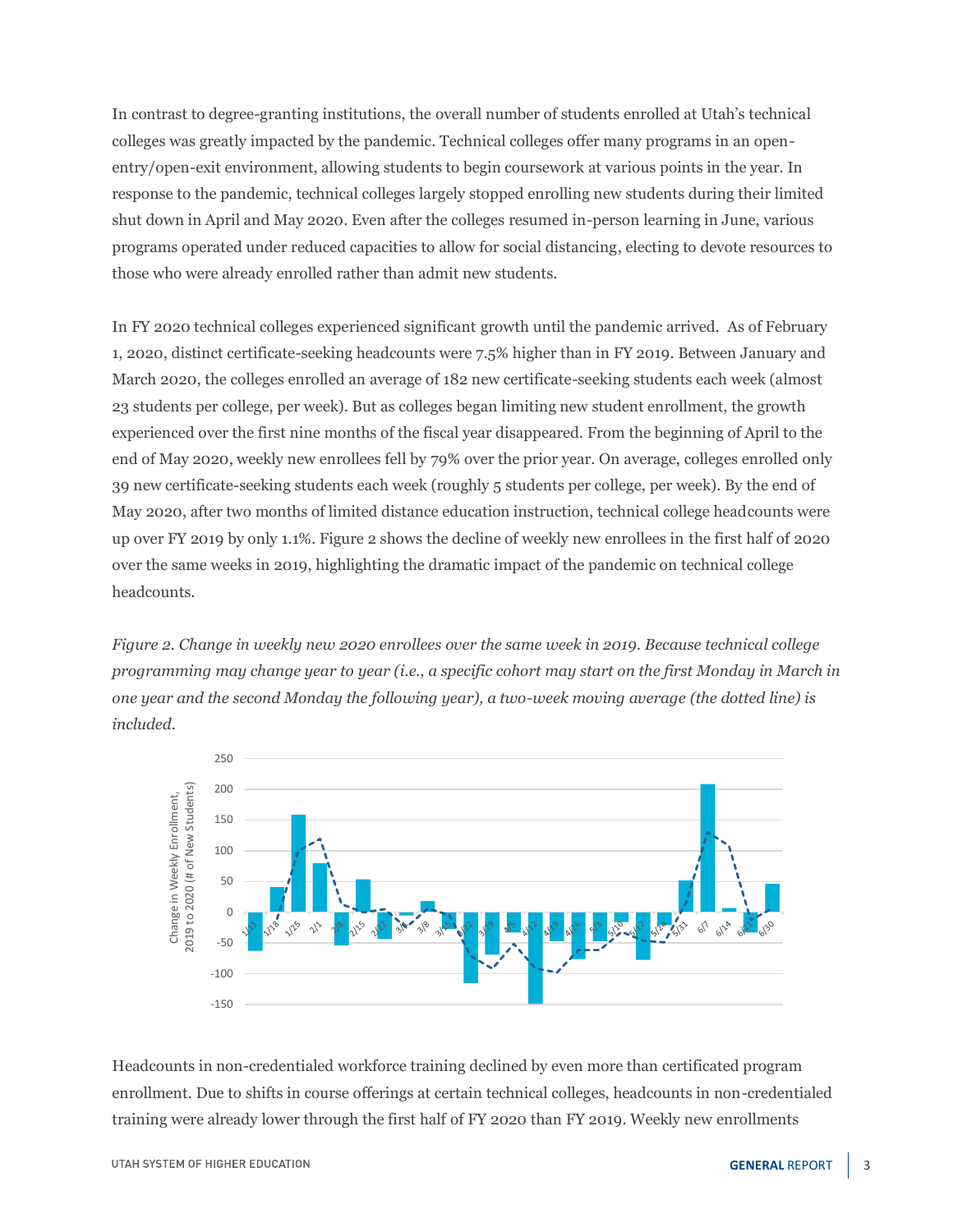between January and March 2020 averaged 74.3% of what was observed during the same weeks in FY 2019. But as the pandemic arrived in Utah, technical colleges stopped most instruction in non-certificated programs, and weekly new enrollees dropped to only 11.1% of what was observed in the prior year. By the end of FY 2020, workforce training headcounts were down by 38.7% over FY 2019.

#### **Underrepresented Student Progress**

Pandemic-related disruptions at Utah colleges and universities affected students' academic progress in measurable ways. Academic progress was calculated as the ratio of earned credits to attempted credits for each student in each term enrolled at a degree-granting college or university. Thus, a student who attempted twelve credits and earned all twelve credits would show 100% progress, while a student who attempted twelve credits and earned nine would show 75% progress. Using this measure, quarantine efforts affected men and women equally; however, effects differed for students from underrepresented ethnic groups. As shown in Figure 3, Pacific Islander students were most substantially affected, while Black and Latinx student progress was also altered during the fall 2020 term.

*Figure 3. Average progress of underrepresented populations at degree-granting institutions. White and Asian students approximated multiracial/ethnic students and are omitted for clarity.*



## **Withdrawals**

The COVID-19 Pandemic resulted in a greater share of courses withdrawn during the spring 2020 term than in prior or subsequent terms. As shown in Figure 4, the overall withdrawal rate from courses offered by Utah's public degree-granting institutions increased by almost 1.5 percentage points above the average observed in prior and subsequent terms. This represents an additional 10,000 course withdrawals in spring 2020 above what was observed the previous spring term.

*Figure 4. Percent of courses that are withdrawn at degree-granting institutions, by term.*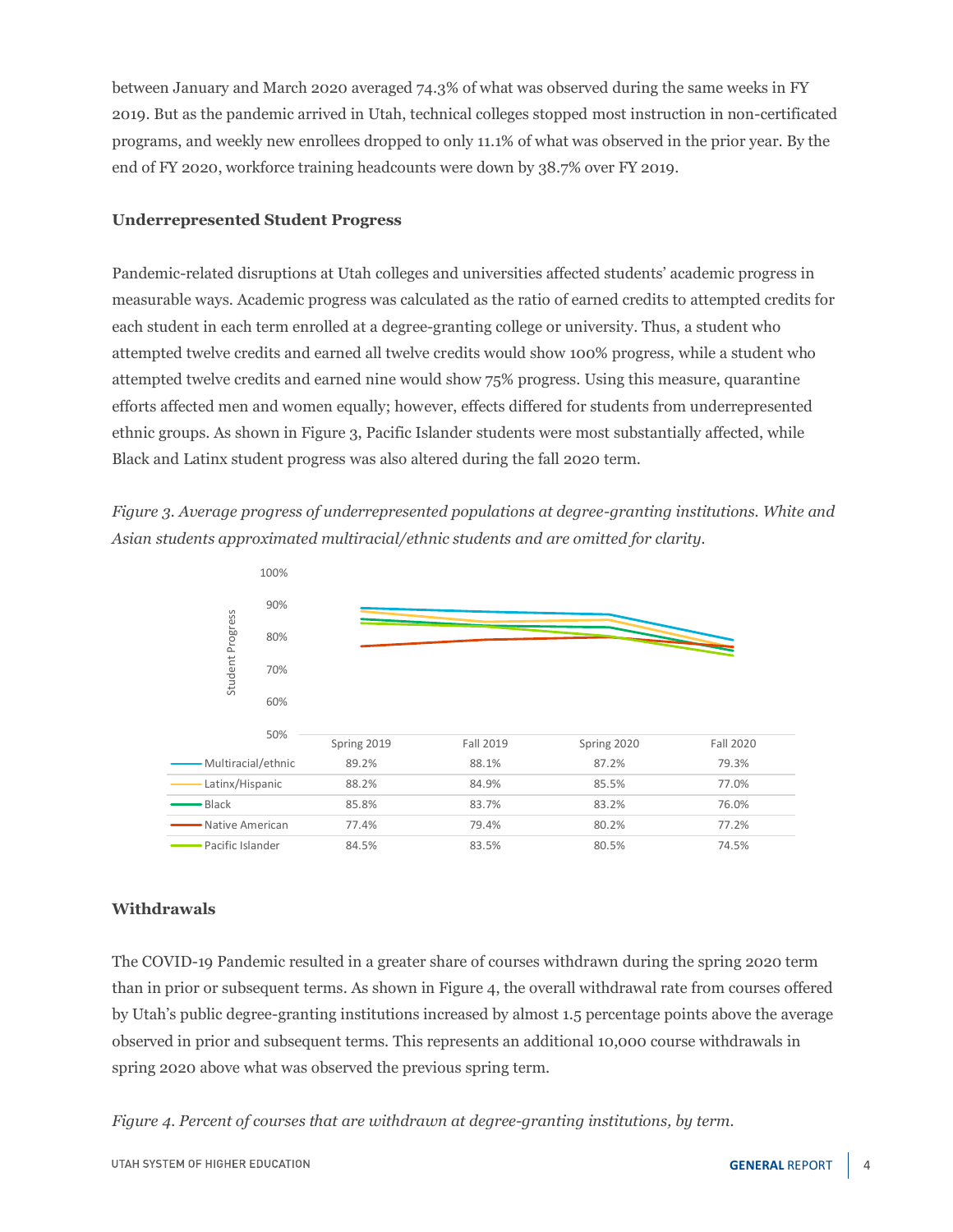

The number of course enrollments in summer 2020 increased by 6.2% over summer 2019. This increase equaled almost 10,000 enrollments. In addition, course withdrawals for this term dropped by 0.2% from the prior year. Course enrollment in fall 2020 was close to that of the fall 2019 term. It appears that many students who withdrew from courses in the spring of 2020—as COVID-19 quarantine was being implemented—re-enrolled the following summer or fall. This strategy helped students to stay on track in their academic progress.

#### **Delivery**



*Figure 5. Percent of degree-granting institutions' enrollment, by instruction delivery method.*

In March 2020, degree-granting institutions started to move courses online. Course delivery adjustments began immediately with more formal online structures implemented in the summer or fall. As seen in Figure 5, distance learning was more prevalent in summer terms. Forty-five percent (45.1%) of summer courses were distance education. Before quarantine, distance education would have set a record for the traditional academic year at 20.3%. During the last two terms of COVID-19 restrictions, distance education offerings exceeded 50%. The breakdown by the institution is available in Table 2. Responses to these changes differed by both gender and racial groups. UTAH SYSTEM OF HIGHER EDUCATION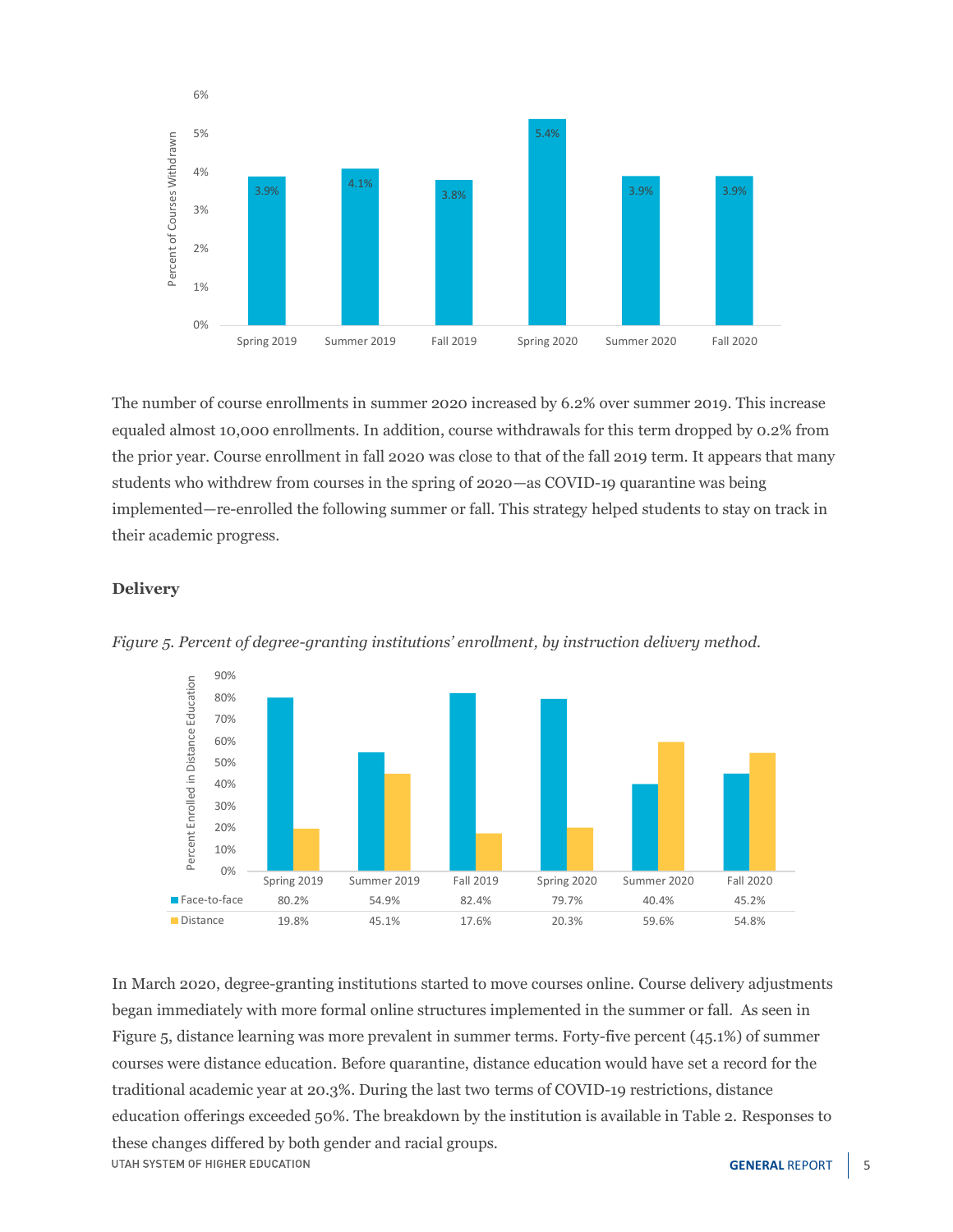| <b>College/University</b>   | <b>Fall 2019</b> | <b>Fall 2020</b> |
|-----------------------------|------------------|------------------|
| University of Utah          | 12.4%            | 68.2%            |
| Utah State University       | 21.8%            | 53.9%            |
| Weber State University      | 22.0%            | 57.6%            |
| Southern Utah University    | 14.5%            | 37.3%            |
| Snow College                | 17.4%            | 29.8%            |
| Dixie State University      | 12.3%            | 19.6%            |
| Utah Valley University      | 17.0%            | 61.9%            |
| Salt Lake Community College | 21.5%            | 54.8%            |

*Table 2. Percent of courses offered via distance education, by degree-granting institution.*

One in three courses women enrolled in at degree-granting institutions were distance education courses (33.0%), while men enrolled in fewer distance education courses (28.5%). Before the pandemic, white students had the lowest enrollment in distance education courses. Their highest enrollment was 49% in the summer 2019 term. In summer 2020, white student enrollment in distance education surged to 63%. By fall 2020, distance education for white students dropped to 54%.

Conversely, Black and Native American students had above-average enrollment in distance education before the COVID-19 pandemic. During quarantine, Black students' distance education enrollment remained high; they enrolled in more distance education courses than any other racial or ethnic group. Native American students moved to more face-to-face courses in fall 2020. Pacific Islander students had higher than average enrollment in distance education, but, like Native American students, their enrollment in distance education offerings dropped in fall 2020.





Technical colleges did not see a significant shift from in-person instruction to distance education, owing to the difficulty in providing competency-based technical education online. In FY 2020, 12.3% of technical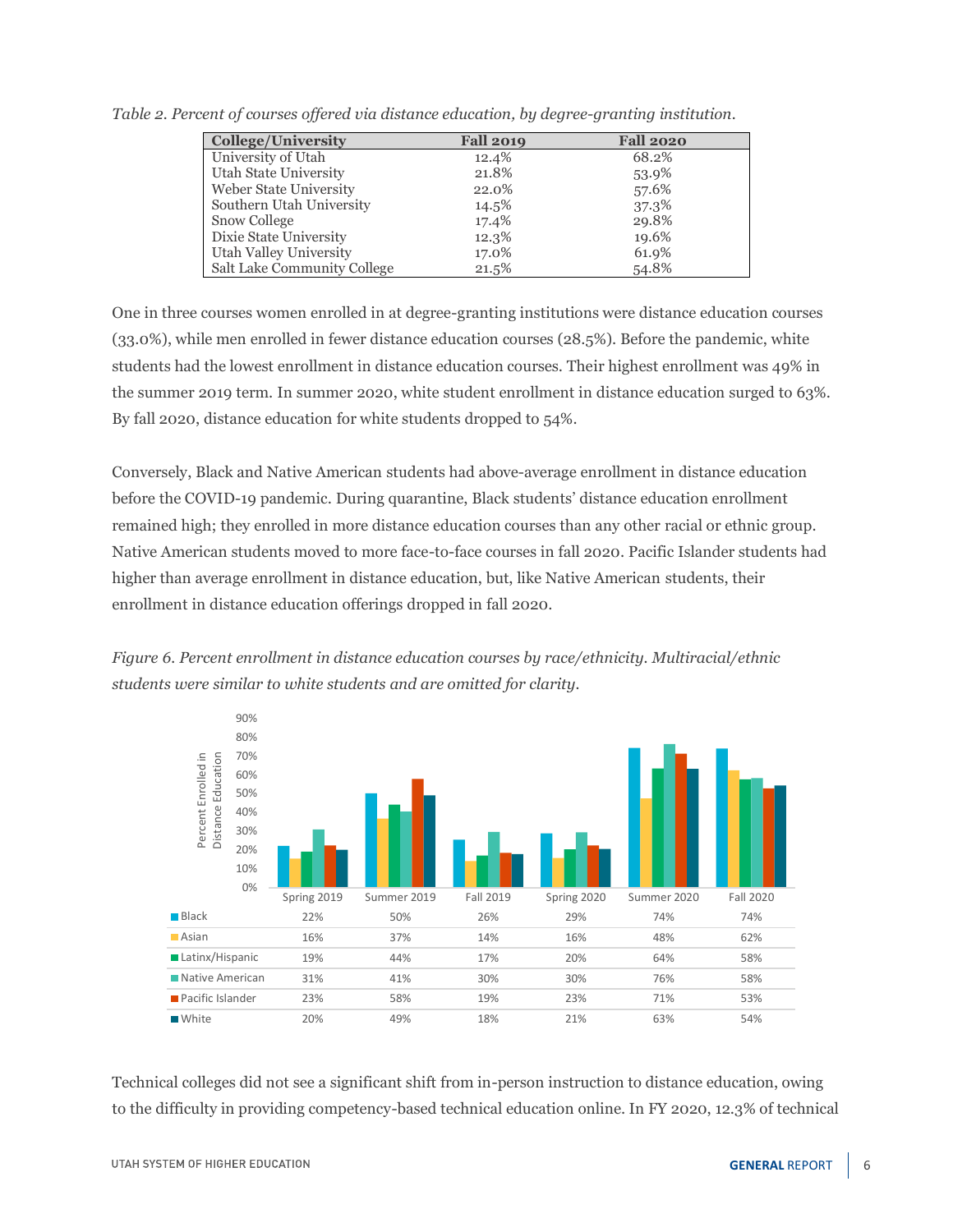college membership hours were provided via distance education, which is only a slight increase from the prior three years' average of 11.9%.

#### **Distance Delivery and Withdrawal**

*Figure 7. Percent of degree-granting institutions' withdrawals by delivery type compared to the total number of enrollments. The asterisk represents statistical significance between delivery type and across terms. Because of the breakdown by delivery type, withdrawal percentages appear differently than the total percent of withdrawals seen in Figure 4.*



To allow students to continue their education but still maintain safety on campuses, degree-granting institutions moved more courses online or to another form of distance delivery such as remote virtual (i.e. video-conferencing) classes. As seen in Figure 7, summer 2020 and fall 2020 distance courses surpassed face-to-face. While students withdrew from fewer courses overall in the last two terms, distance-delivery courses still had higher withdrawal rates than the traditional in-person, courses.

*Figure 8. Degree-granting institutions' withdrawal rates, by race/ethnicity. The green line represents the mean withdrawal rate of 4.2%.*

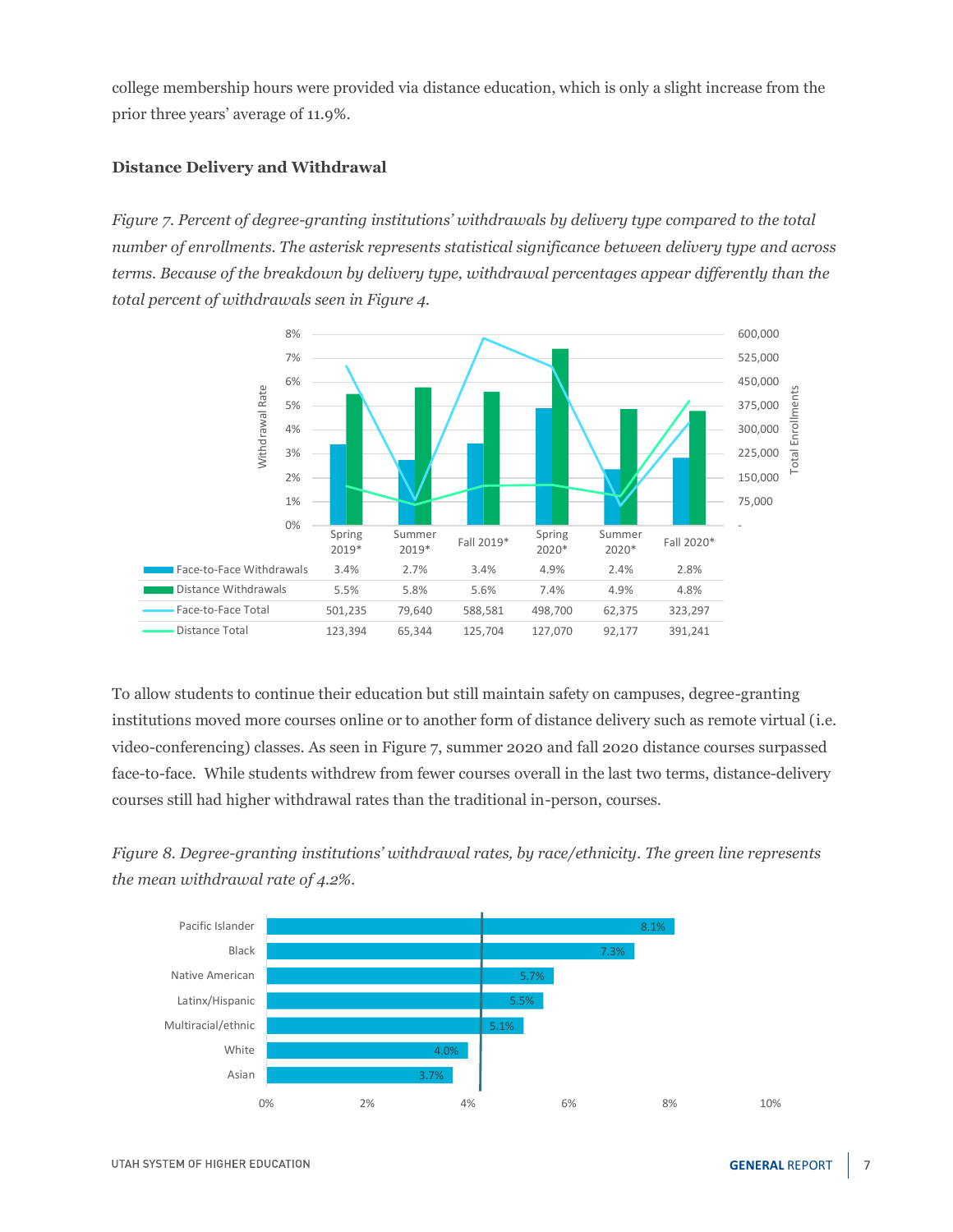Men withdrew from more courses (4.6%) than women (3.8%). Pacific Islander students withdrew at the highest rate, while Black students' rates were slightly lower. Native American, Latinx, and multiracial/ethnic students' withdrawal rates were also above average.

## **Effects on Academic Achievement**

To examine the impact of COVID-19 at degree-granting institutions, students were divided into three cohorts: those who began in spring 2019, fall 2019, and spring 2020. Students with more experience were excluded. Each cohort was significantly different from the others regarding credits earned, student progress, term GPAs, and withdrawal rates.





One result of implementing quarantine in the spring 2020 term was fewer credit hours earned in that term for the two older cohorts. Improvement began in the following fall term. For those who started in fall of 2019, students paralleled the older cohort. But students who first enrolled during the spring 2020 term earned slightly more credit hours than those who enrolled before the pandemic, and their improvement in fall 2020 was not as pronounced.

Upon considering student progress (see page 4 for definition), the spring 2019 cohort dipped only in the spring 2020 term but rebounded in the following fall term. Their rebound was not complete, though, as these students did not reach their prior achievement level. The fall 2019 cohort was the least affected and actually improved over the prior term in its ratio of credits attempted to credits earned, in spite of the shift to online instruction during the spring 2020 term. The most recent cohort did not start as strong as the other two cohorts and declined further in fall 2020. These students enrolled in fewer credit hours than the prior cohorts across both terms.

*Figure 10. Earned credits divided by attempted credits for degree-granting institutions' student cohorts.*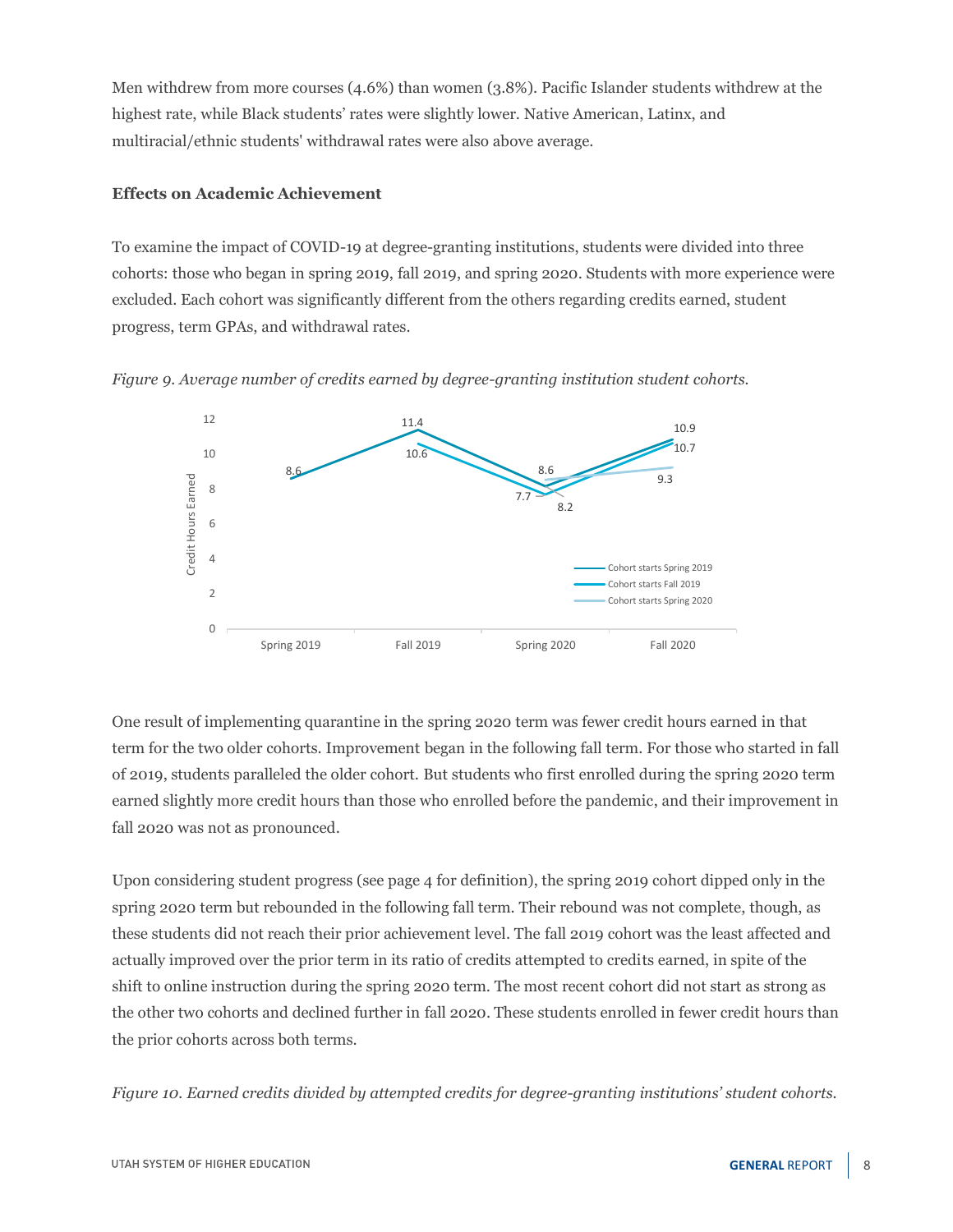

As a whole, average term GPAs remained relatively stable from the spring 2019 term through fall 2020. Each successive cohort's first-term average GPA rose, from 2.73 for students beginning in spring 2019, to 2.79 for the fall 2019 cohort, and 2.80 for the spring 2020 cohort, perhaps indicating better preparation among newer students. During spring 2020, all institutions implemented adjustments to grading policies to not disadvantage students experiencing the sudden shift to online and virtual courses. Students had the option to request changes to Pass/Fail or Credit/No Credit or withdraw from classes beyond the regular deadlines for these options. By delaying these deadlines, students were able to experience distance education for a few weeks before electing to remain in or withdraw from specific classes. Because withdrawing from classes removes coursework from the GPA calculation, this added flexibility was expected to result in higher spring 2020 term GPAs. GPAs were then expected to decline in fall 2020, after these adjustments were no longer in place. Cohorts beginning in the fall 2019 and spring 2020 terms followed the expected trends but the spring 2019 cohort did not, as its average GPA fell during the spring 2020 term and increased in the fall.



*Figure 11. Average term GPA, by student cohort.*

Degree-granting institutions' withdrawal rates were also examined to see the impact of delayed withdrawal deadlines. All cohorts' withdrawal rates increased from fall 2019 to spring 2020 as schools UTAH SYSTEM OF HIGHER EDUCATION **GENERAL REPORT** 9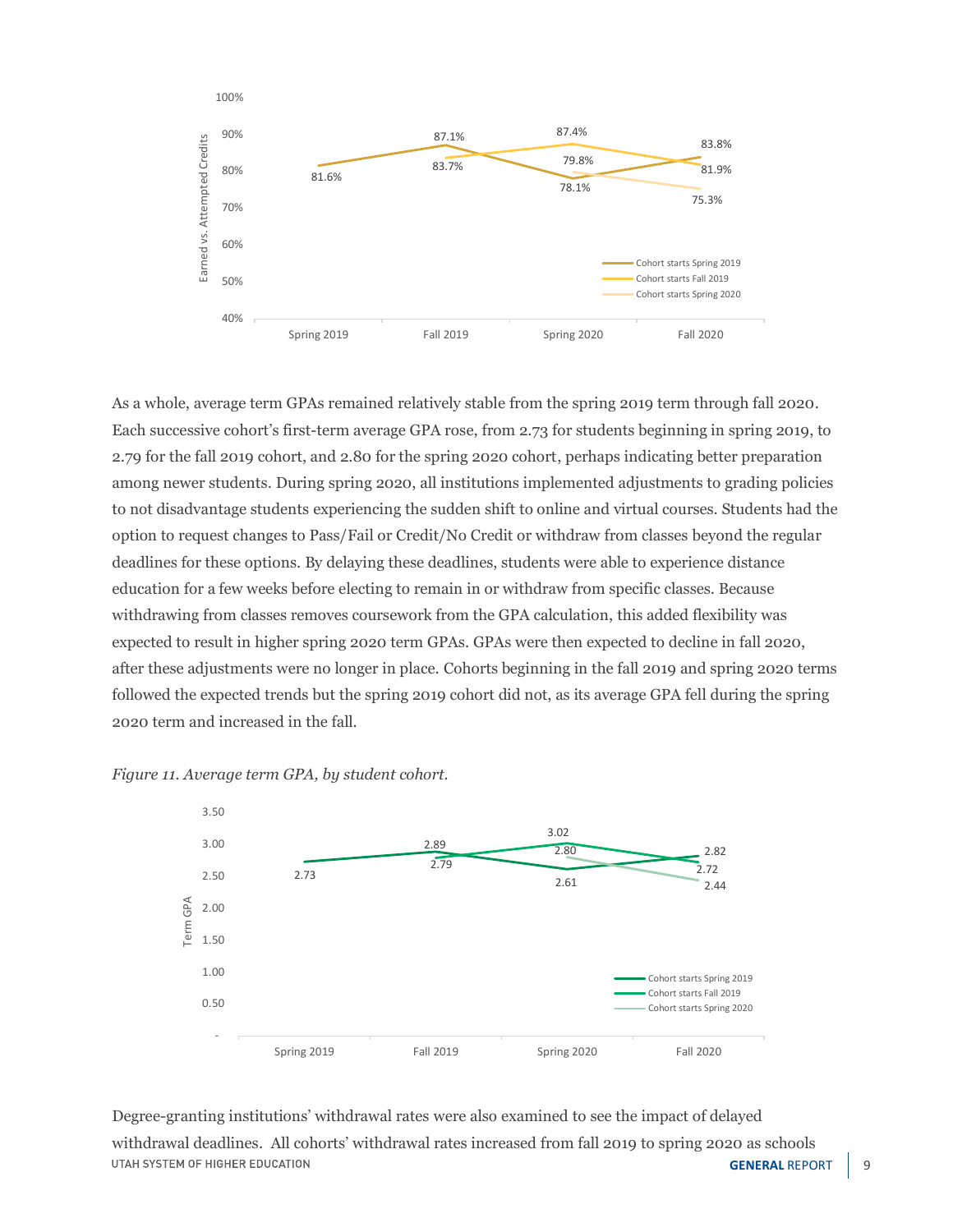initiated quarantine measures, as seen in Figure 4. The three course subjects with the highest withdrawal rates were mathematics (9.9% of all withdrawals), English (7.9%), and biology (4.9%).





Also potentially associated with administrative responses to the pandemic, fewer failing grades were issued in the spring 2020 term compared to the prior spring term. This finding suggests students were strategic in which classes to drop. However, failing grades in the summer and fall 2020 terms rose when withdrawal deadlines returned to their usual patterns. The drop in attempted versus earned credit hours in fall 2020 resulted from the higher number of failing grades assigned. The same three course subjects (mathematics, 10.2%; English, 9.3%; and biology, 5.5%) had the highest shares of failing grades.

Students with the lowest withdrawal rates were those with the most educational experience. The most recent cohort also had the highest withdrawal rate in the fall 2020 term, while the older cohorts dropped to rates closer to what has been observed in the past.

## **Technical College Program Completion**

As technical colleges largely shut down in April and May 2020, many students who were close to graduating were asked to wait until June to resume their studies. This resulted in a sharp decline in the number of graduates produced in FY 2020. Technical colleges often structure specific programs to coincide with high school calendars, such that most graduates complete their certificate programs in May as the high school year ends. But in 2020 the technical colleges experienced few graduates in each succeeding month from March through May, as shown in Figure 13. Many students returned in June to finish their studies, resulting in a spike in graduations in June that was not seen in prior years. But ultimately the total number of graduates produced in 2020 was significantly less than in years past and subsequent. The total number of graduates was 10.1% lower in FY 2020 than in FY 2019, then the colleges returned to normal operations in and produced 17.3% more graduates in FY 2021 than in FY 2020.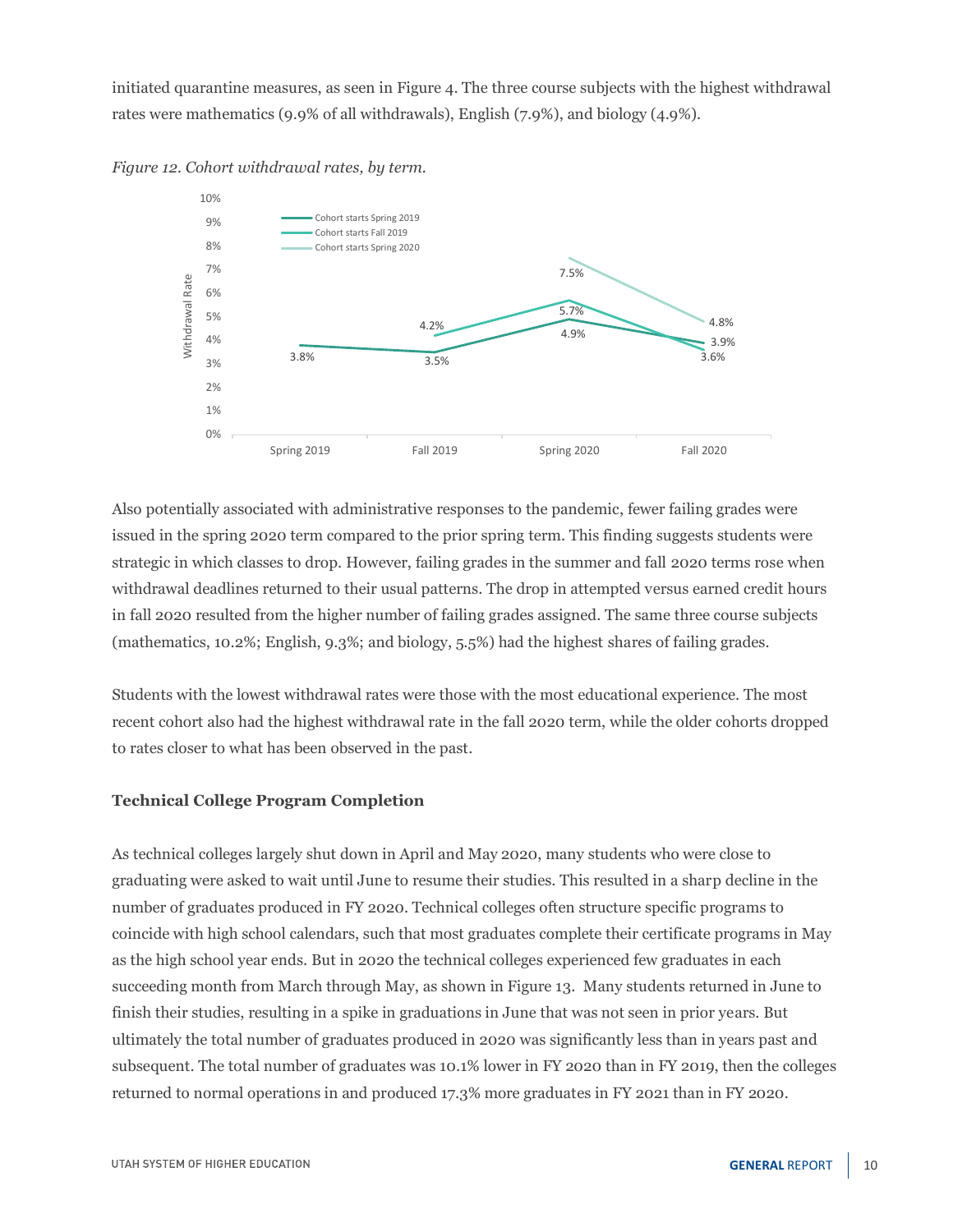



Technical college graduation rates also declined in FY 2020 as a result of the pandemic and the institutions' limited shutdowns. Graduation rates represent the number of students graduating with their technical certificates, divided by the total number of students leaving the college within a specified reporting period. Students who are still enrolled at a technical college at the end of the reporting period are excluded from the calculation. Figures 14 and 15 examine monthly graduation rates.

In the face of COVID-19 mitigation efforts, many students elected to terminate their studies instead of waiting for in-person instruction to resume in June. These students contributed to lower graduation rates from March through May 2020 than were observed in years past or subsequent. Figure 14 shows this decline, along with the subsequent increase in June 2020's graduation rate after students returned to complete their certificate programs.



January February March April May June July August September October November December 40.2% 48.1% 48.8% 44.1% 59.3% 54.0% 46.7% 40.3% 48.2% 52.8% 51.7% 48.0% 40.9% 49.3% 41.8% 39.5% 37.8% 51.3% 37.8% 52.8% 50.2% 49.2% 53.1% 42.3% 43.1% 49.6% 54.7% 52.6% 65.2% 63.1% 37.4% 45.2% 34.3% 51.2% 51.6% 43.0%

0% 10%



Examining graduation rates further, the COVID-19 pandemic had a greater impact on men's educational outcomes than women's. Women at the technical colleges typically have higher graduation rates than UTAH SYSTEM OF HIGHER EDUCATION **GENERAL REPORT** | 11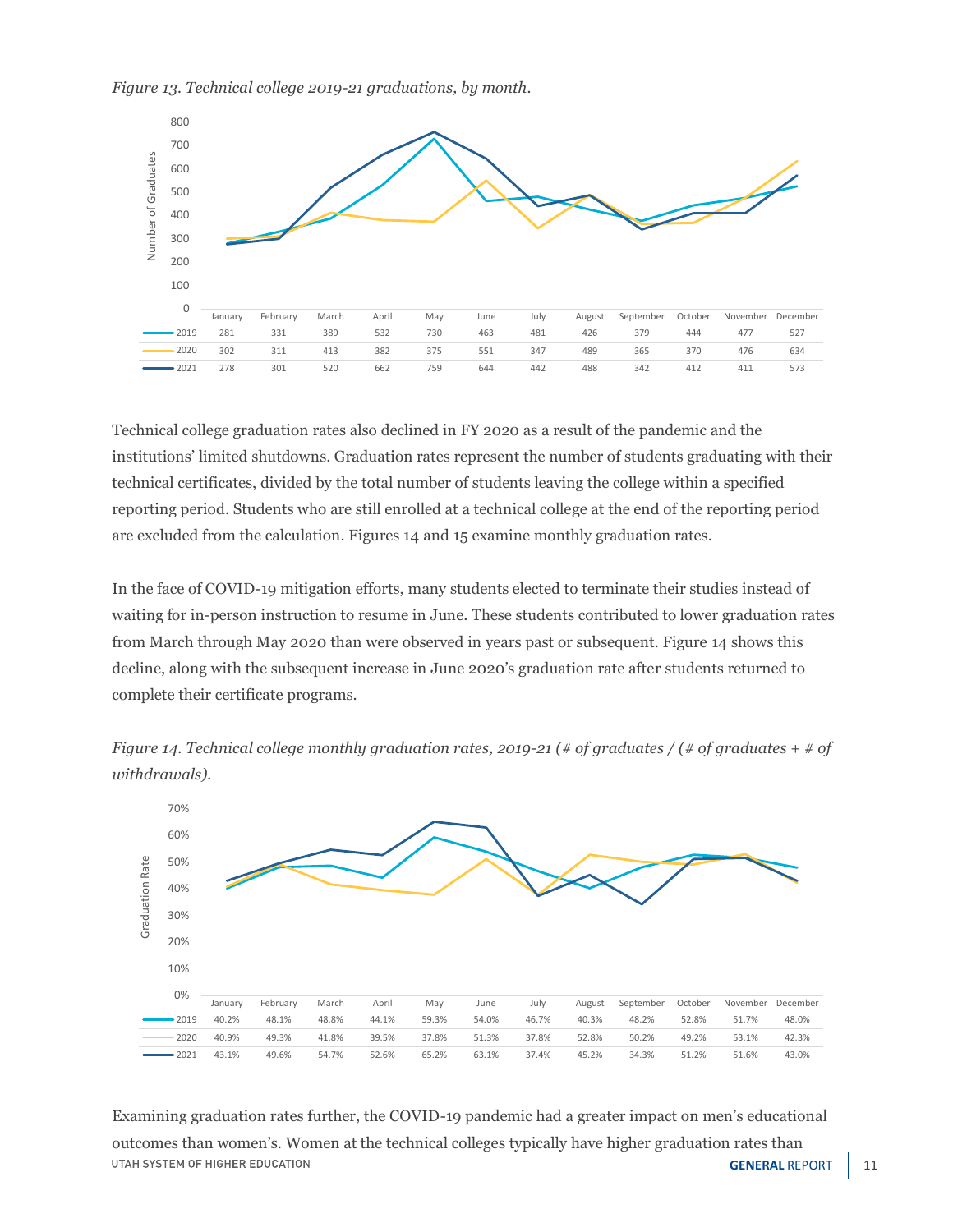their male counterparts, that difference averaging approximately twenty percent. But as the pandemic arrived in Utah in spring 2020, a greater share of men left their programs prior to completion than women, resulting in a tall spike in the difference between men's and women's monthly graduation rates. Figure 15 shows that in April 2020, women's graduation rates reached almost fifty percentage points higher than men's graduation rates, and almost thirty percentage points higher than the average difference observed in 2017-19 and 2021.





Several possible reasons exist for the large spike in the difference between men's and women's graduation rates observed as the COVID-19 pandemic shut down technical college operations. Previous research (see [here](https://ushe.edu/wp-content/uploads/pdf/reports/legislative_brief/2022/FY2021_CTE-report.pdf)) has shown that men in Utah's technical schools enroll in high-wage and high-demand programs (programs leading to 4- and 5-star jobs as identified by the Utah Department of Workforce Services) in greater rates than women. Given high employer demand for students in programs that typically enroll males at higher rates, perhaps a greater share of men than women chose to enter the labor force when the colleges closed to in-person instruction. This is partially evidenced by examining technical college job placements: in FY 2020, 41% of all male students who withdrew from their technical programs were hired in related employment, even without having graduated. Only 16% of female non-graduates in FY 2020 were hired in related employment. Furthermore, as pandemic-induced job losses mounted in 2020, the top three industry sectors suffering the greatest losses and that correspond to programs taught by the technical colleges were leisure and hospitality, education and health services, and professional and business services.<sup>1</sup> Fully 65% of technical college graduates in FY 2020 came from programs leading to employment in these fields, and within those programs, 81% of graduates were women. A feared economic downturn, combined with age disparities between men and women (men enrolled in certificate

<sup>1</sup> US Bureau of Labor Statistics. (2021). COVID-19 ends longest employment recovery and expansion in CES history, causing unprecedented job losses in 2020. Retrieved April 15, 2022 from

https://www.bls.gov/opub/mlr/2021/article/covid-19-ends-longest-employment-expansion-in-ces-history.htm UTAH SYSTEM OF HIGHER EDUCATION **GENERAL REPORT** | 12